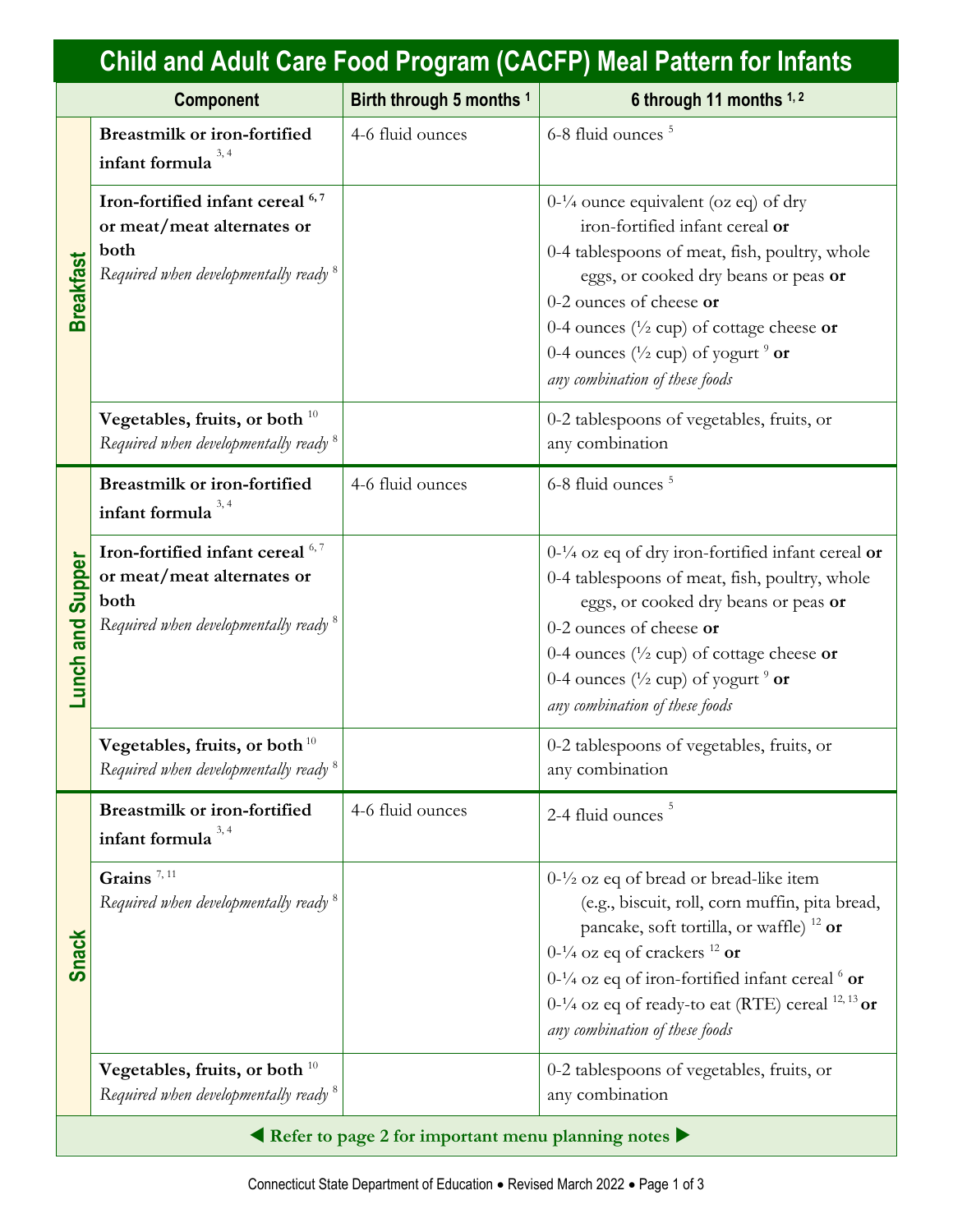## **CACFP Meal Pattern for Infants**

## **Menu planning notes**

- <sup>1</sup> CACFP facilities must keep daily records of all meals and snacks served to each infant enrolled in the CACFP. Sample infant menu forms are available in the "[Infant Forms](https://portal.ct.gov/SDE/Nutrition/Feeding-Infants-in-CACFP-Child-Care-Programs/Documents#InfantForms)" section of the Connecticut State Department of Education's (CSDE) [Feeding Infants in CACFP Child Care Programs](https://portal.ct.gov/SDE/Nutrition/Feeding-Infants-in-CACFP-Child-Care-Programs/Documents) webpage.
- <sup>2</sup> The minimum serving sizes for ages 6-11 months are ranges because not all babies are ready to eat solid foods at the same time. When a baby is regularly eating solid foods, the CACFP facility must offer all required food components. A baby does not have to eat the entire amount served for the meal or snack to be reimbursed.
- <sup>3</sup> Breastmilk, iron-fortified infant formula, or portions of both must be served. Infant formula must be iron-fortified. The USDA recommends serving breastmilk in place of formula from birth through 11 months. Breastfed infants who regularly consume less than the minimum amount of breastmilk per feeding may be offered less than the minimum serving, with additional breastmilk offered later if the infant will consume more. CACFP facilities may claim reimbursement for meals when a mother supplies expressed breastmilk or directly breastfeeds her infant on site, even when the infant is only consuming breast milk.
- <sup>4</sup> CACFP facilities must offer at least one iron-fortified infant formula that meets the CACFP requirements. Parents/guardians may choose to decline the offered formula and provide another allowable infant formula. CACFP facilities may claim reimbursement for meals and snacks when a parent/guardian supplies an allowable infant formula, even when the infant is only consuming infant formula. The CSDE's form for accepting or rejecting infant formula is available in the "[Infant Forms](https://portal.ct.gov/SDE/Nutrition/Feeding-Infants-in-CACFP-Child-Care-Programs/Documents#InfantForms)" section of the CSDE's [Feeding Infants in CACFP Child Care Programs](https://portal.ct.gov/SDE/Nutrition/Feeding-Infants-in-CACFP-Child-Care-Programs/Documents) webpage.
- <sup>5</sup> If a parent/guardian chooses to provide breastmilk (expressed breastmilk or directly breastfeeding on site) or a creditable infant formula, and the infant is consuming solid foods, the meal is reimbursable if the CACFP facility provides all other required meal components.
- <sup>6</sup> Dry infant cereal must be iron fortified. An infant cereal is iron fortified if the ingredients list includes one of the following ingredients: "iron," "ferric fumarate," "electrolytic iron," or "iron (electrolytic)."
- <sup>7</sup> The quantities for creditable grains are in ounce equivalents (oz eq). For more information, refer to the CSDE's resource, *[Grain Ounce Equivalents for the CACFP](https://portal.ct.gov/-/media/SDE/Nutrition/CACFP/Crediting/Grain_Oz_Eq_CACFP.pdf)*, and the USDA's resource, *[Feeding Infants Using Ounce Equivalents for](https://www.fns.usda.gov/tn/feeding-infants-using-ounce-equivalents-grains-cacfp)  [Grains in the CACFP](https://www.fns.usda.gov/tn/feeding-infants-using-ounce-equivalents-grains-cacfp)*.
- <sup>8</sup> A serving of this component is required when the infant is developmentally ready to accept it. Prepare all foods to the appropriate texture to match the baby's feeding skills and prevent choking.
- <sup>9</sup> Yogurt cannot exceed 23 grams of total sugars per 6 ounces (3.83 grams per ounce)*.* For more information, refer to the CSDE's resource, *[Crediting Yogurt in the CACFP](http://portal.ct.gov/-/media/SDE/Nutrition/CACFP/Crediting/Credit_Yogurt_CACFP.pdf)*, and the USDA's resource, *[Calculating Sugar Limits for Yogurt in the](https://www.fns.usda.gov/tn/calculating-sugar-limits-yogurt-cacfp)  [CACFP](https://www.fns.usda.gov/tn/calculating-sugar-limits-yogurt-cacfp)*.
- <sup>10</sup> Fruit and vegetable juices cannot be served.
- <sup>11</sup> Grains must be made with enriched or whole-grain meal or flour. For more information, refer to the CSDE's resources *[Crediting Whole Grains in the CACFP](https://portal.ct.gov/-/media/SDE/Nutrition/CACFP/Crediting/Credit_Whole_Grains_CACFP.pdf)* and *[Crediting Enriched Grains in the CACFP.](https://portal.ct.gov/-/media/SDE/Nutrition/CACFP/Crediting/Credit_Enriched_Grains_CACFP.pdf)* The CACFP infant meal pattern does not have a whole grain-rich requirement.
- <sup>12</sup> Breads, bread-like items (such as biscuits, rolls, corn muffins, pita bread, pancakes, soft tortillas, and waffles), crackers, and RTE breakfast cereals credit only at snack for ages 6-11 months. These foods do not credit at breakfast, lunch, or supper and cannot be served in place of iron-fortified infant formula.
- <sup>13</sup> RTE breakfast cereals must be fortified or made with enriched or whole-grain meal or flour. RTE cereals cannot exceed 6 grams of sugar per dry ounce. For more information, refer to the CSDE's resource, *[Crediting Breakfast Cereals](http://portal.ct.gov/-/media/SDE/Nutrition/CACFP/Crediting/Credit_Cereals_CACFP.pdf)  [in the CACFP](http://portal.ct.gov/-/media/SDE/Nutrition/CACFP/Crediting/Credit_Cereals_CACFP.pdf)*, and the USDA's resource, *[Choose Breakfast Cereals That Are Lower in Added Sugars.](https://www.fns.usda.gov/tn/choose-breakfast-cereals-are-lower-sugar)*